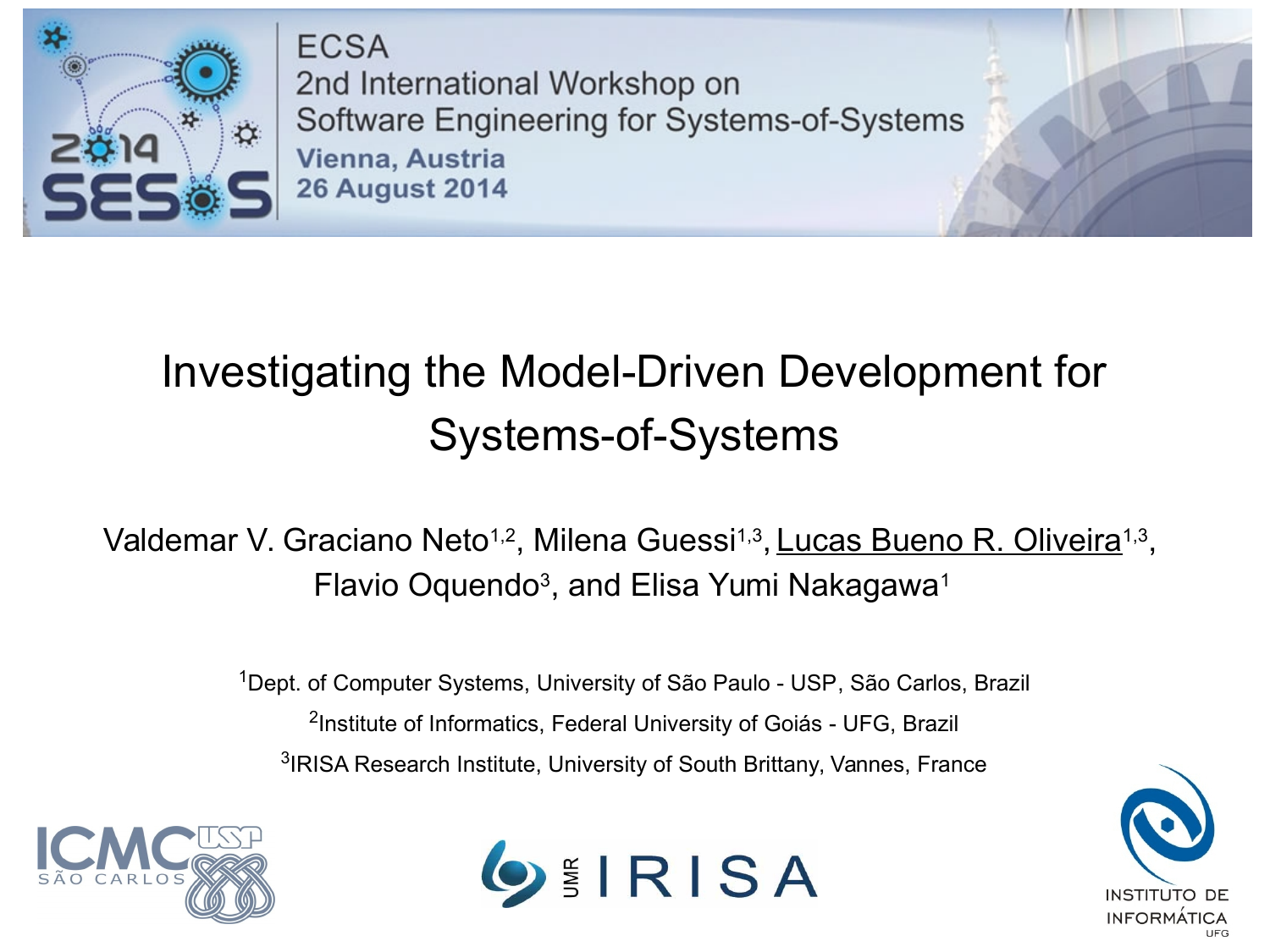# Agenda

- Introduction
- Systematic Review
- Discussion
- Conclusions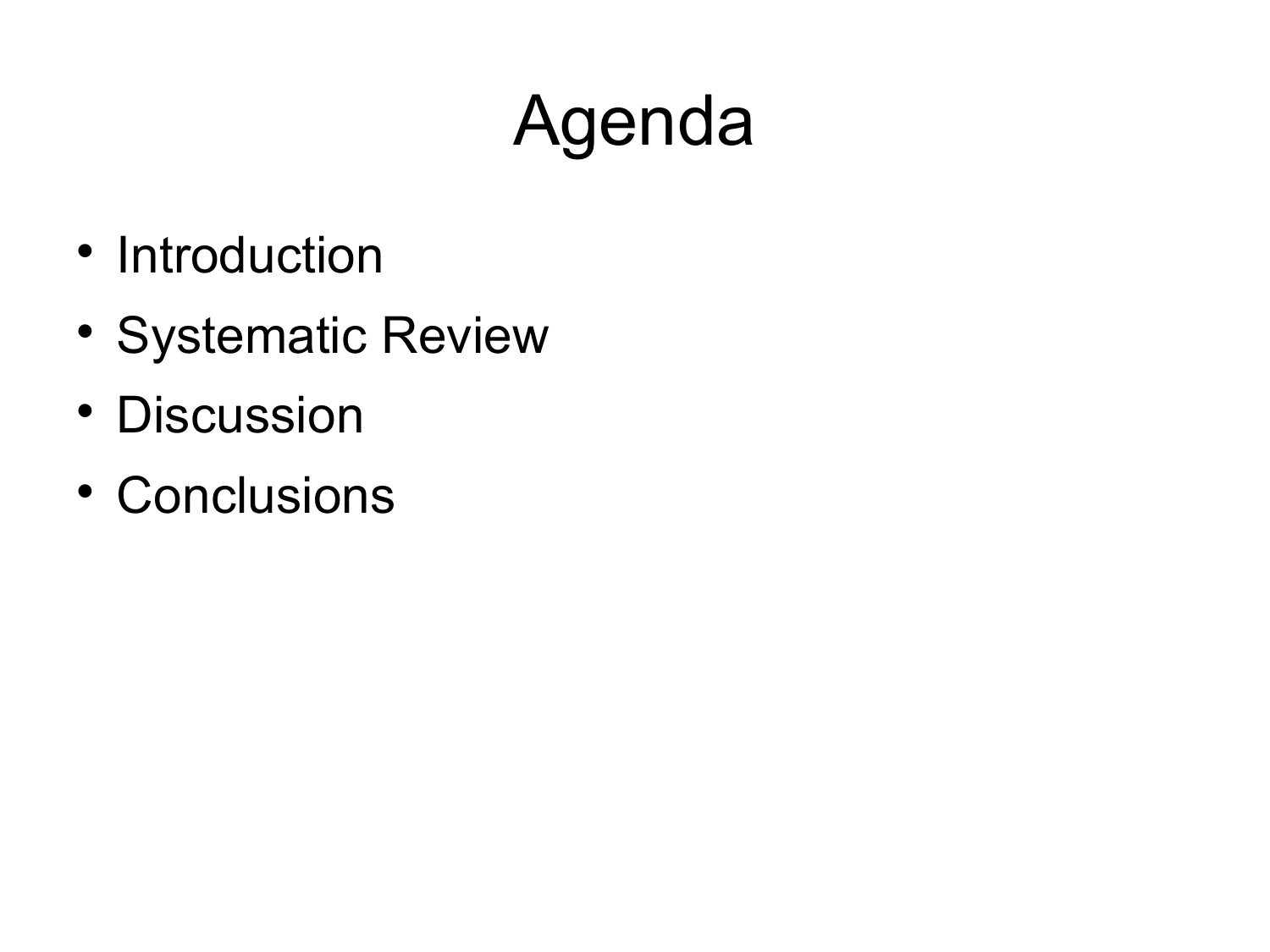## Introduction

- Systems-of-Systems (SoS) use capabilities of existing systems to synergically provide new functionalities
- SoS are large, complex, and physically distributed
- SoS characteristics lead to a model-centric development approach
- Model-Driven Development (MDD) can support the creation of SoS with better quality
- Motivation:
	- Lack of a complete and broad overview on the use of MDD for developing SoS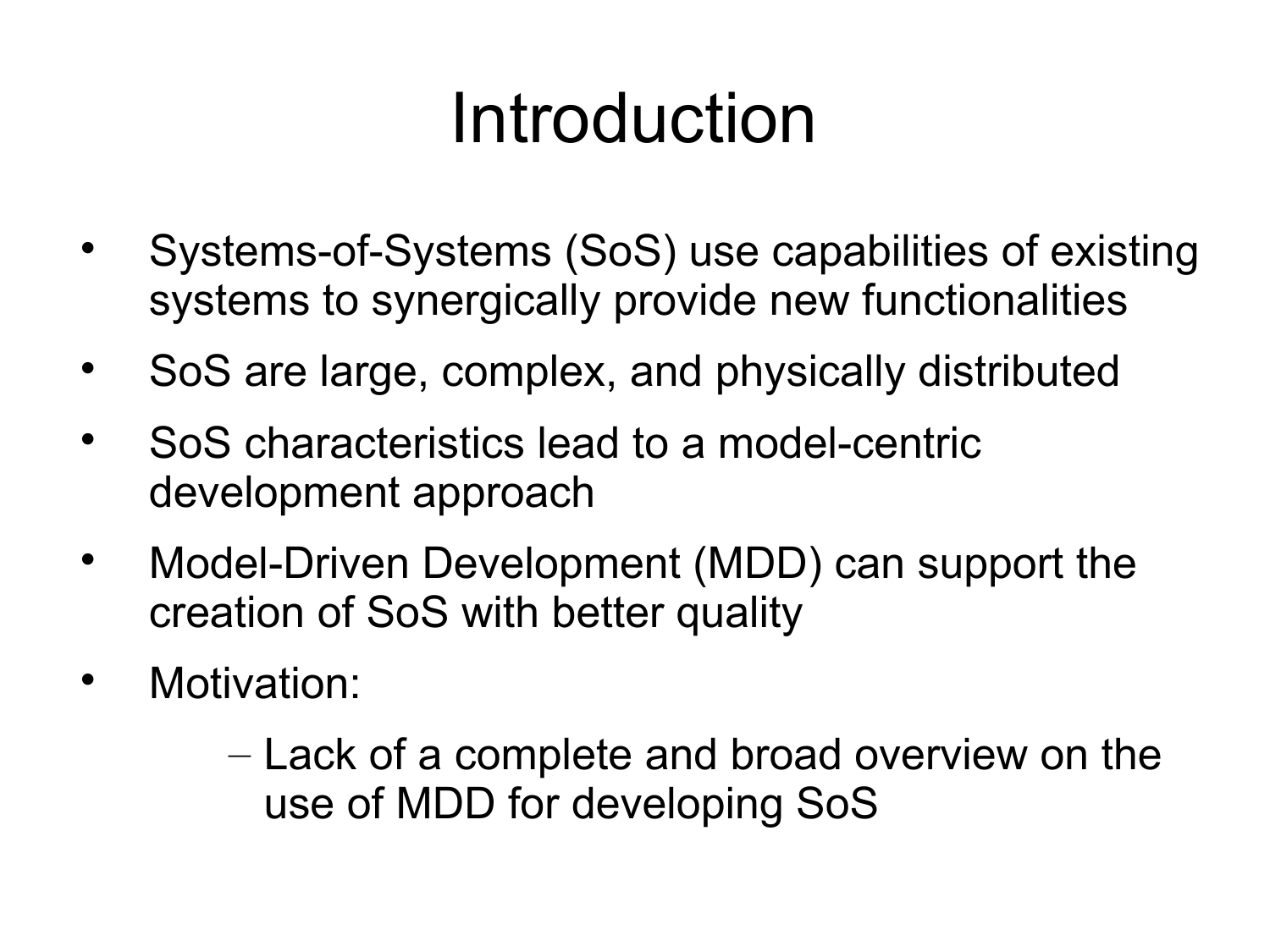## Introduction

- Main objective is to:
	- **Investigate how MDD has been applied for developing and maintaining SoS**
- Method: Systematic Literature Review (SLR)
- Expected results:
	- Panorama of the topic of research
	- Research perspectives
	- Promotion of MDD into the context of SoS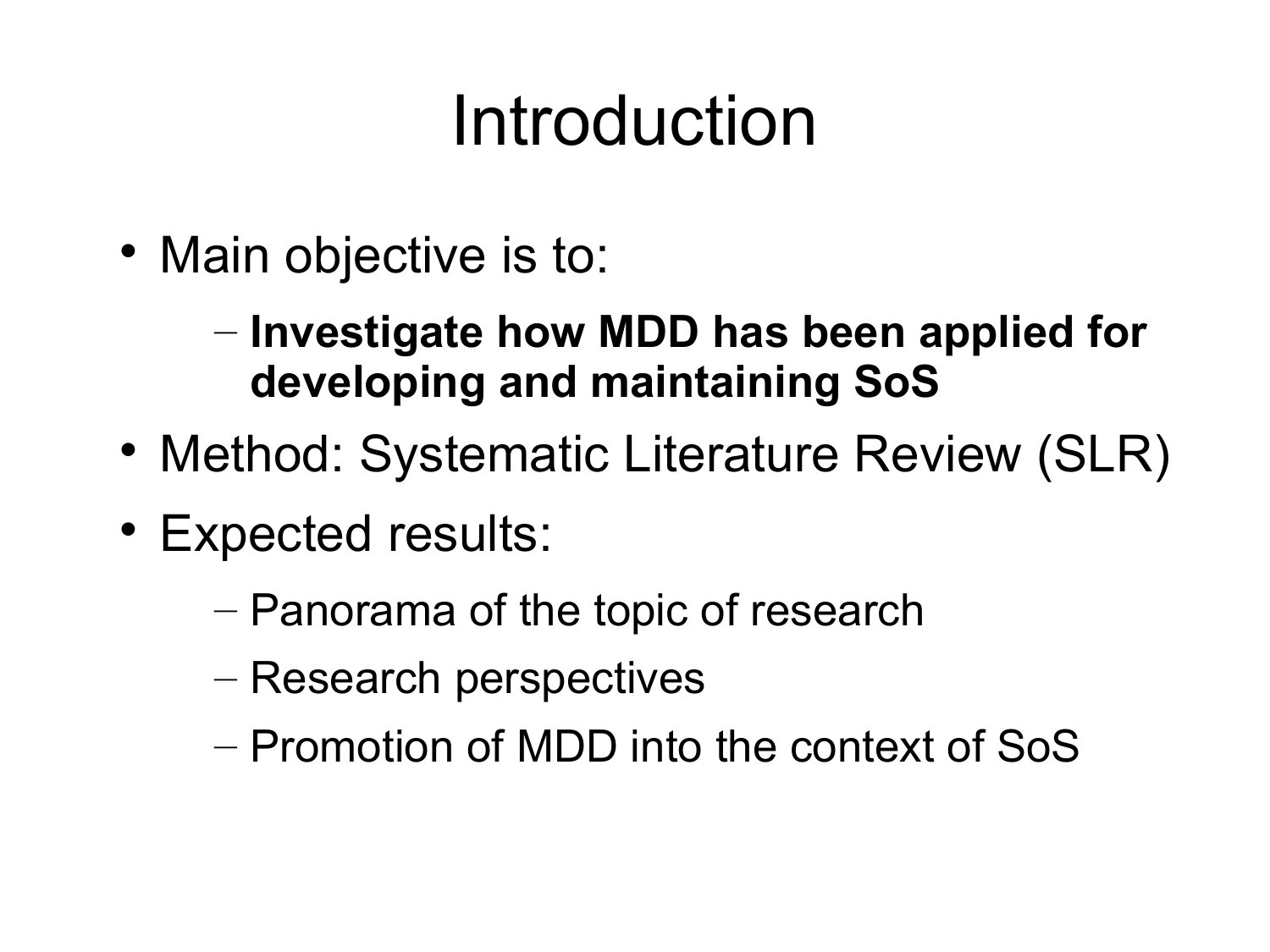#### Systematic Review

- Phase 1 Planning
- Phase 2 Conduction
- Phase 3 Reporting

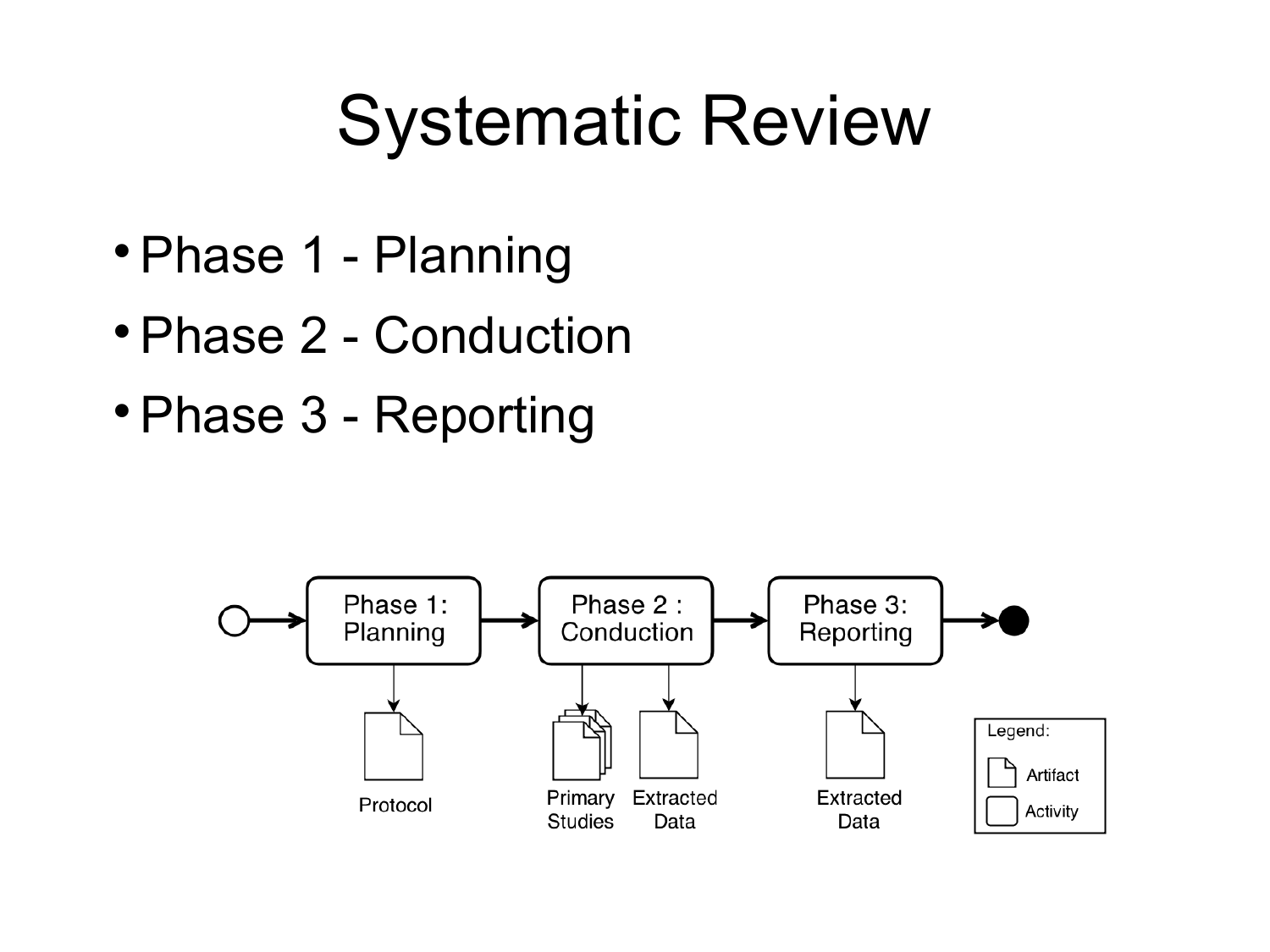# Systematic Review: Planning

- Research Questions (RQ):
	- RQ 1: Which model-driven approaches have been applied in software-intensive SoS?
	- RQ 2: Which models have been used to represent software-intensive SoS in model-driven approaches?
	- RQ 3: Which tools and technologies have been developed or applied to use model-driven approaches into the context of software-intensive SoS?
	- RQ 4: Which quality attributes of SoS are addressed through a model-driven perspective?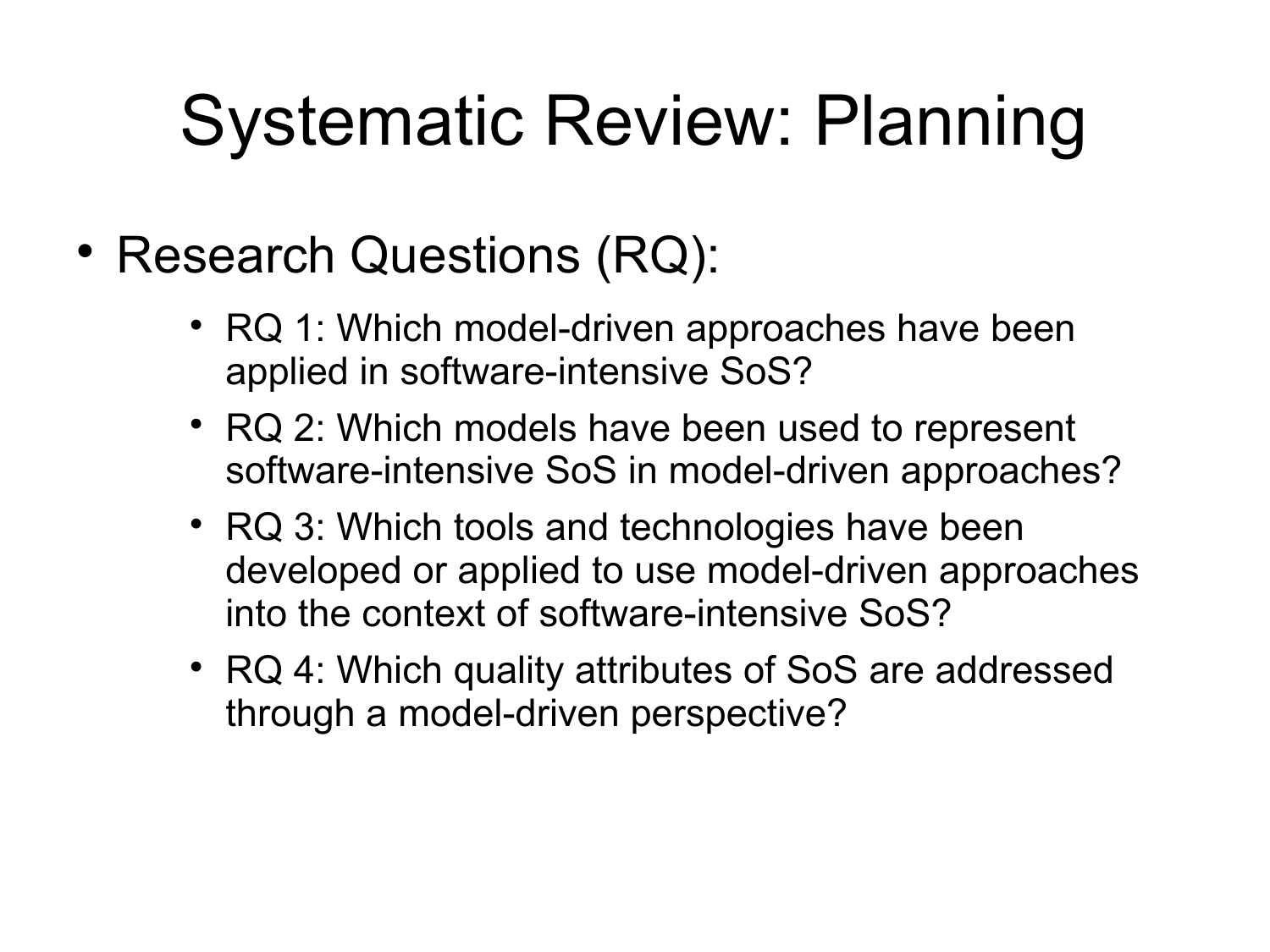# Systematic Review: Planning

- Search sources:
	- ACM Digital Library
	- IEEEXplore
	- ISI Web of Knowledge
	- Scopus

#### • Search string:

(*system of systems* OR *system-of-systems* OR *systems of systems* OR *systems-of-systems*) AND (*Model-Driven Development* OR *Model-Driven Engineering* OR *Model-Driven Architecture* OR *Model-Based System Engineering* OR *Model-Based Software Development* OR *Model-Driven Software Development* OR *MDA* OR *MDE* OR *MDD* OR *MDSD* OR *Model-Driven* OR *Model-Based* OR *Model Based*)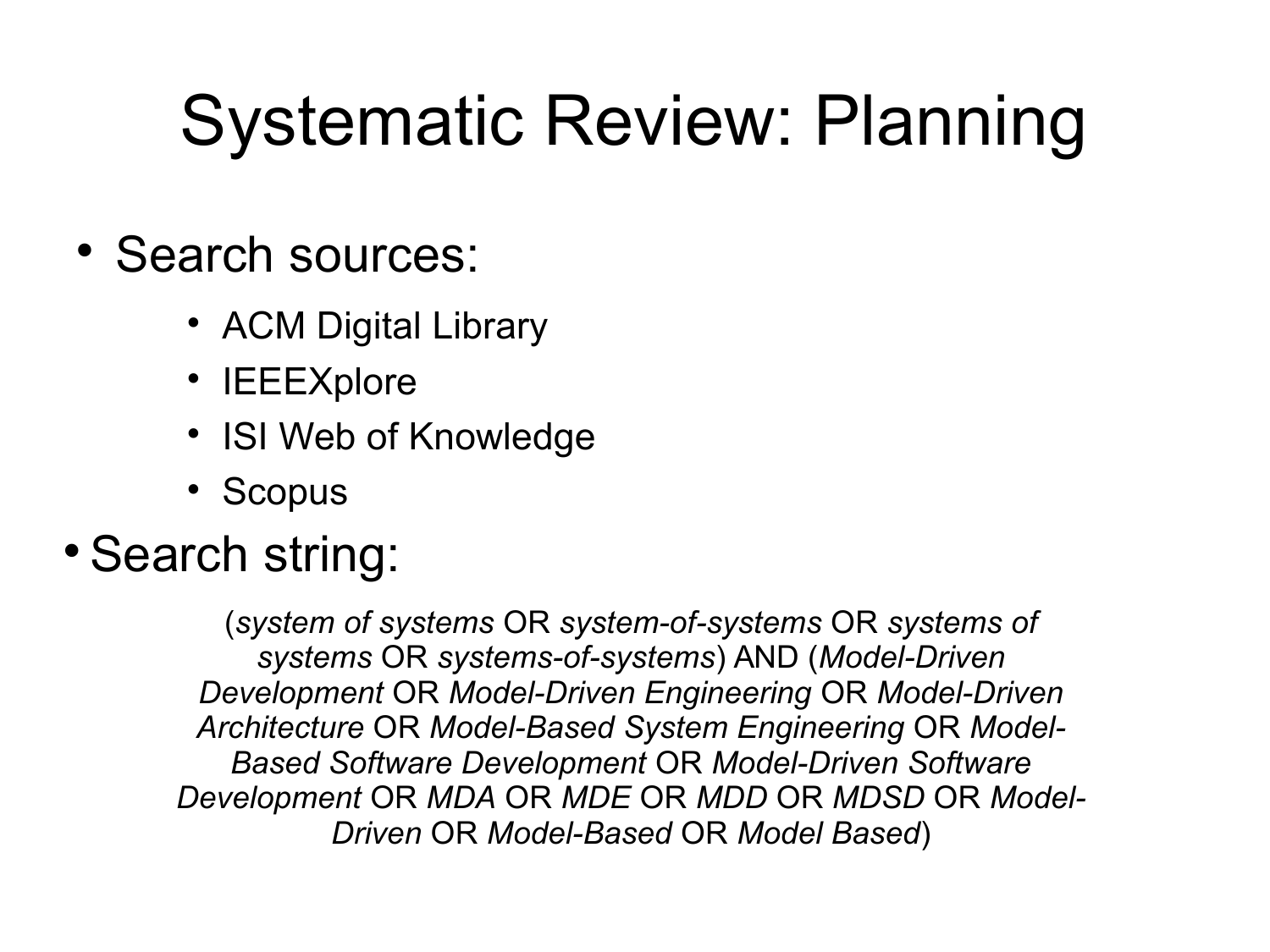# Systematic Review: Planning

- Inclusion Criteria (IC):
	- IC 1: The primary study **uses** MDD to automatically generate software-intensive SoS from models
	- IC 2: The primary study **proposes** a model-driven approach to automatically generate software-intensive SoS from models
	- IC 3: The study is a literature review
- Exclusion criteria
	- Exclude primary studies not associated to MMD for SoS synthesis
	- Exclude primary studies in other languages than English
	- Exclude primary studies without abstract or that do not add evidences (invited talk description, conference description, etc.)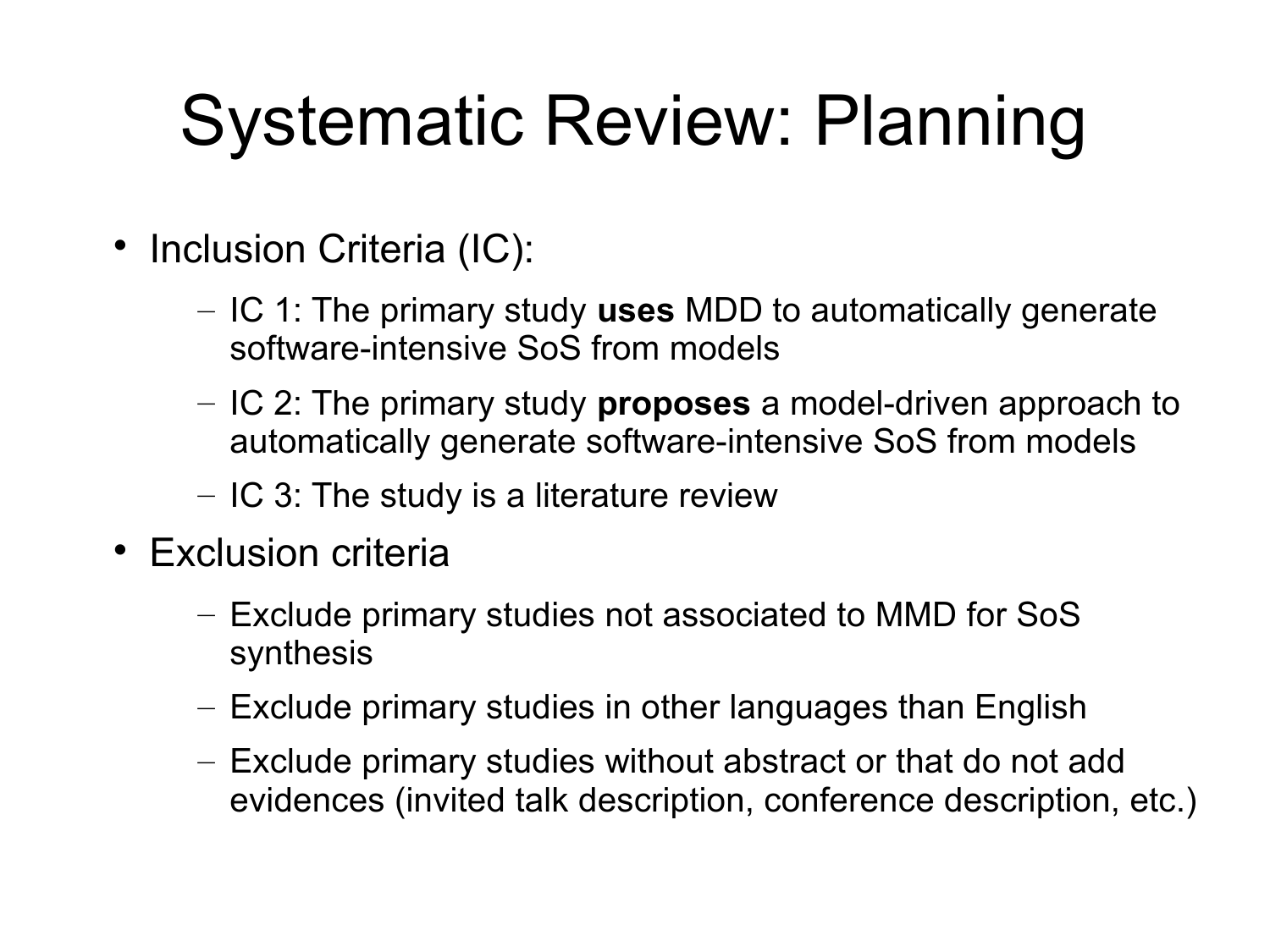## Systematic Review: Conduction

- Obtained studies: 177
- First selection: 67
- Second selection: 12
- Each study was independently evaluated by two reviewers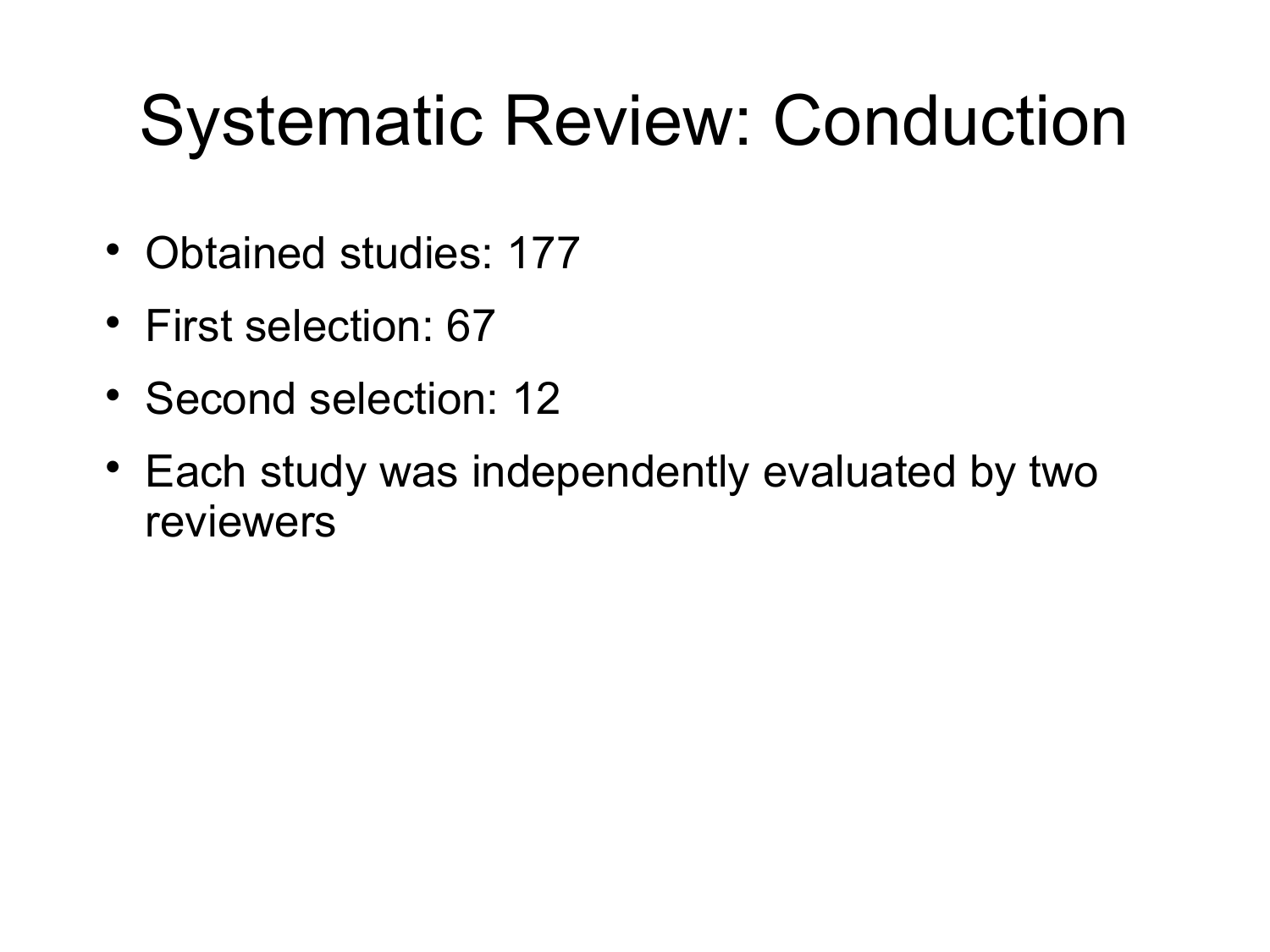## Systematic Review: Conduction

| <b>Included</b>         | IC              |
|-------------------------|-----------------|
| Bay                     | IC <sub>3</sub> |
| Feiler et al.           | IC <sub>3</sub> |
| Gokhale et al.          | IC1             |
| Lang and Schreiner      | IC2             |
| Neema et al.            | IC2             |
| Lewis et al.            | IC <sub>1</sub> |
| Tu et al.               | IC <sub>2</sub> |
| Pavon et al.            | IC <sub>2</sub> |
| Barbi et al.            | IC <sub>2</sub> |
| Ramos et al.            | IC <sub>3</sub> |
| Mittal and Risco Martin | IC <sub>2</sub> |
| Bryans et al.           | IC2             |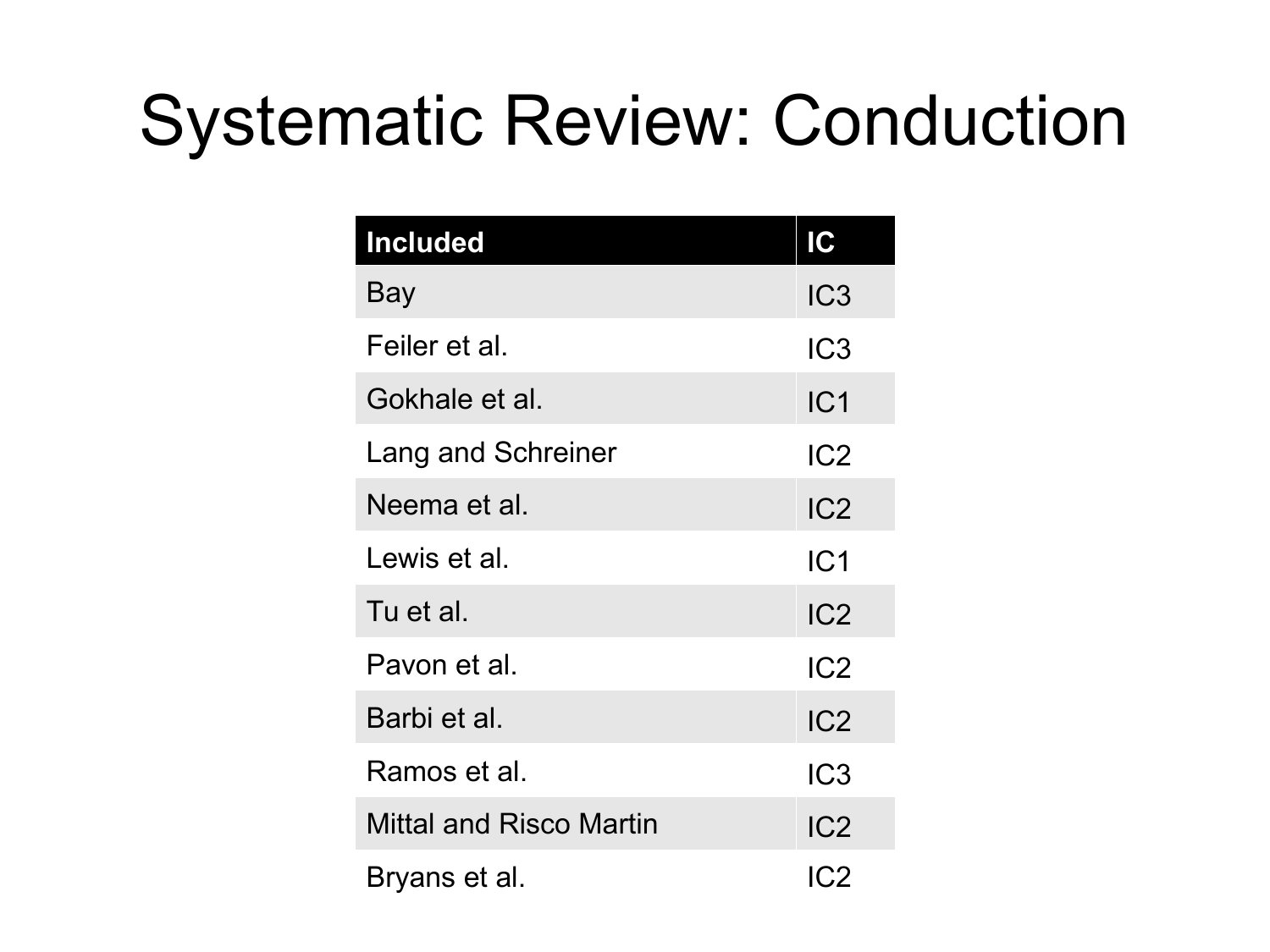#### Systematic Review: Conduction

• Publication of primary studies per year:

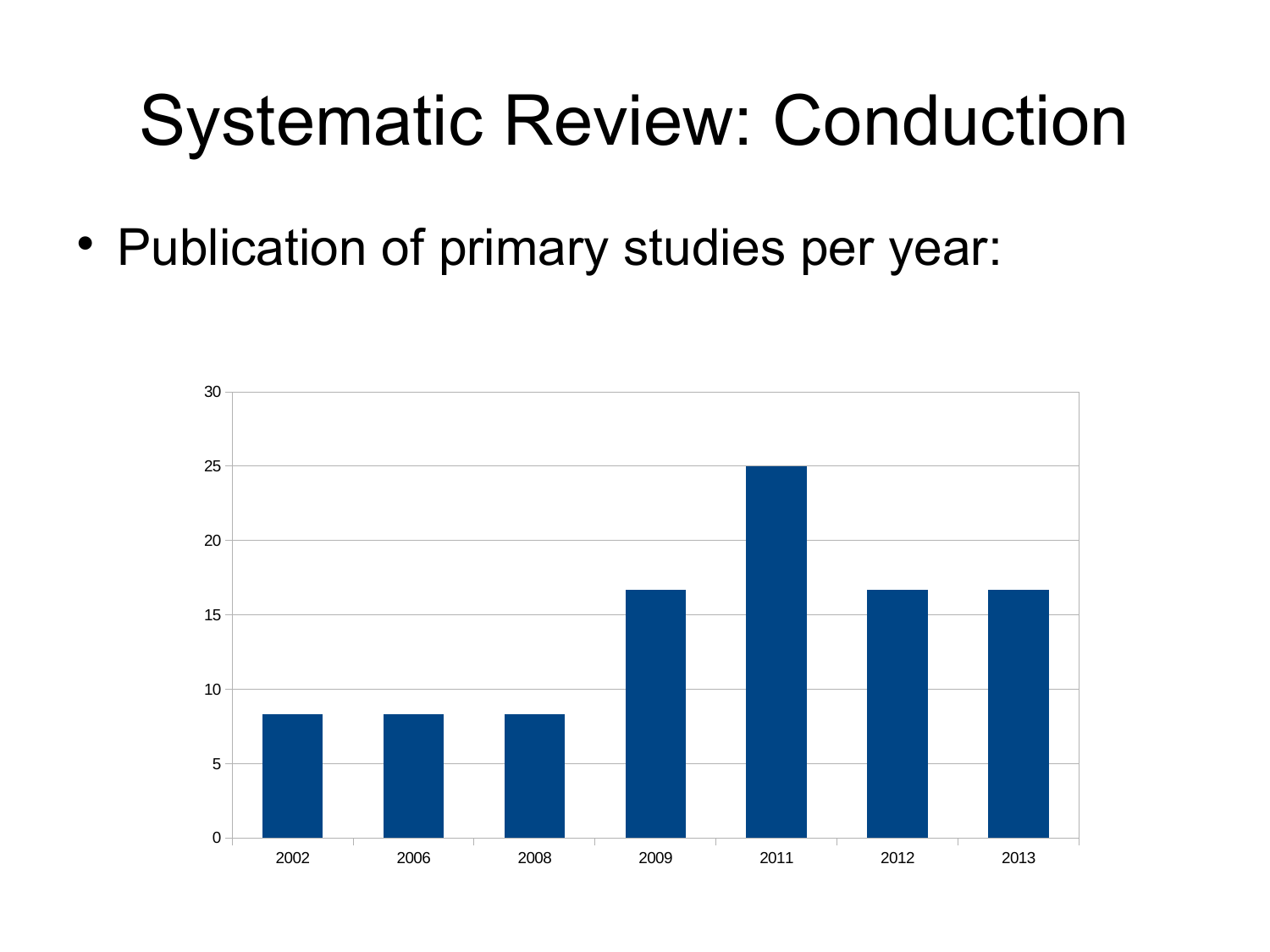- RQ 1: Which model-driven approaches have been applied in software-intensive SoS?
	- Four studies (~33%) focused on SoS software code generation
	- Two studies (~17%) used MDD to manage interoperability among constituents
	- $-$  Four studies ( $\sim$ 33%) focused on both code generation and interoperability
	- $-$  One study ( $-8\%$ ) used MDD for interface generation
	- One study  $(~8\%)$  proposed the use of an Archictecture Description Language (ADL) to support code generation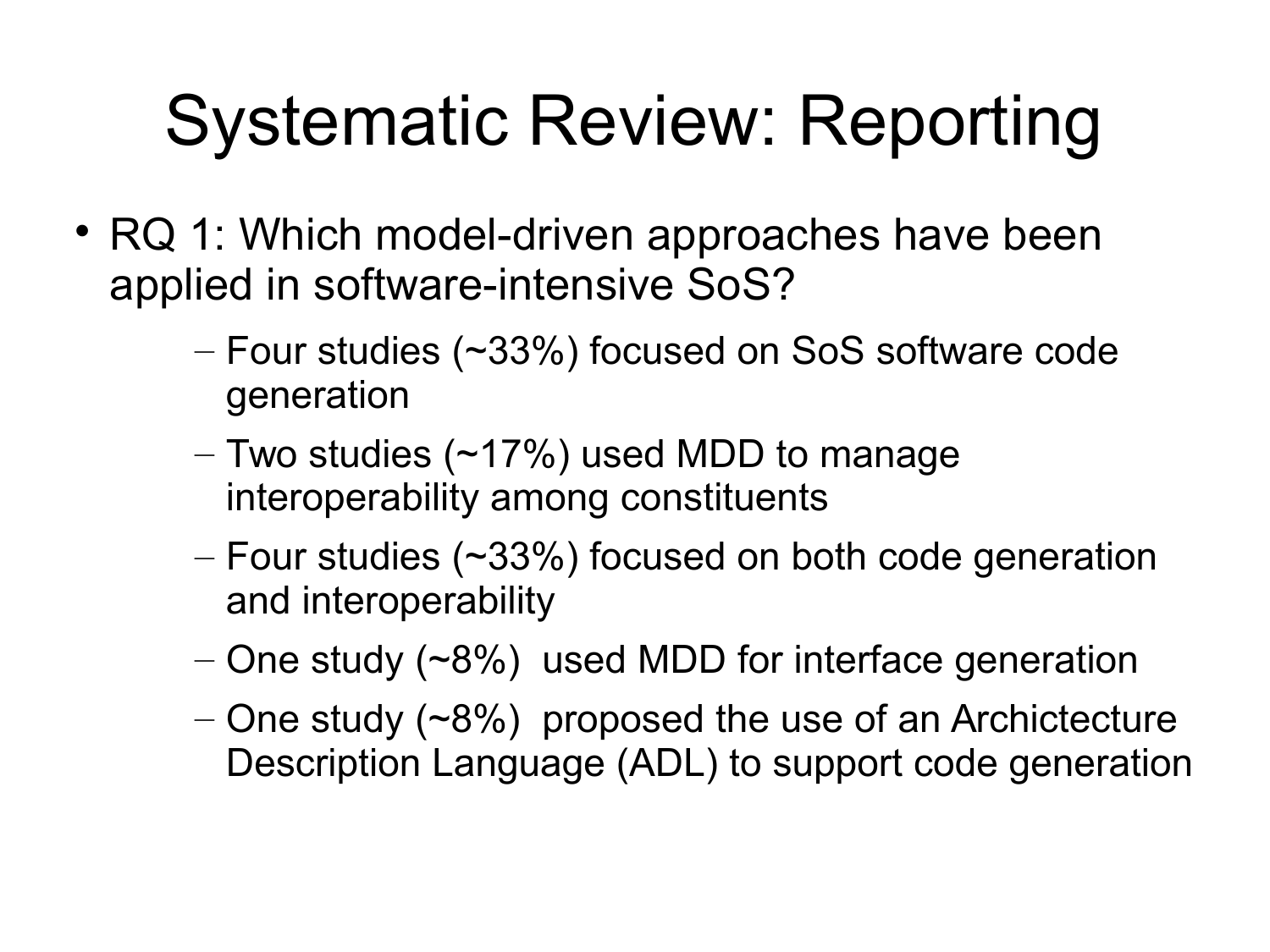- RQ 2: Which models have been used to represent software-intensive SoS in model-driven approaches
	- $-$  UML (50%)
	- $-$  OCL (25%)
	- DoDAF or MoDAF (25%)
	- $-$  SysML (25%)
	- DEVS, BPMN, AADL, SelfMML, OCML, and XML (~8%)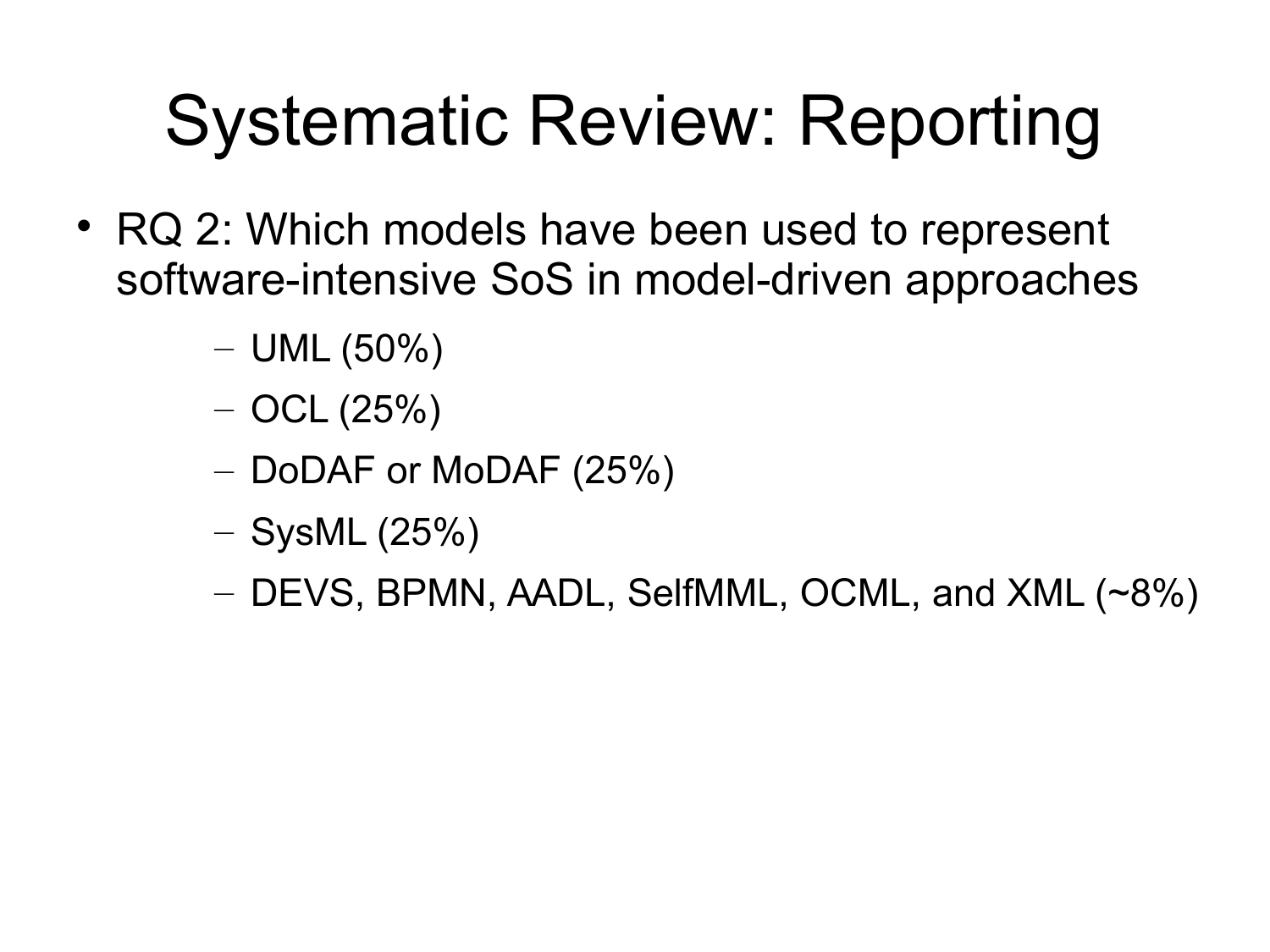• RQ 3: Which tools and technologies have been developed or applied to use model-driven approaches into the context of software-intensive SoS?

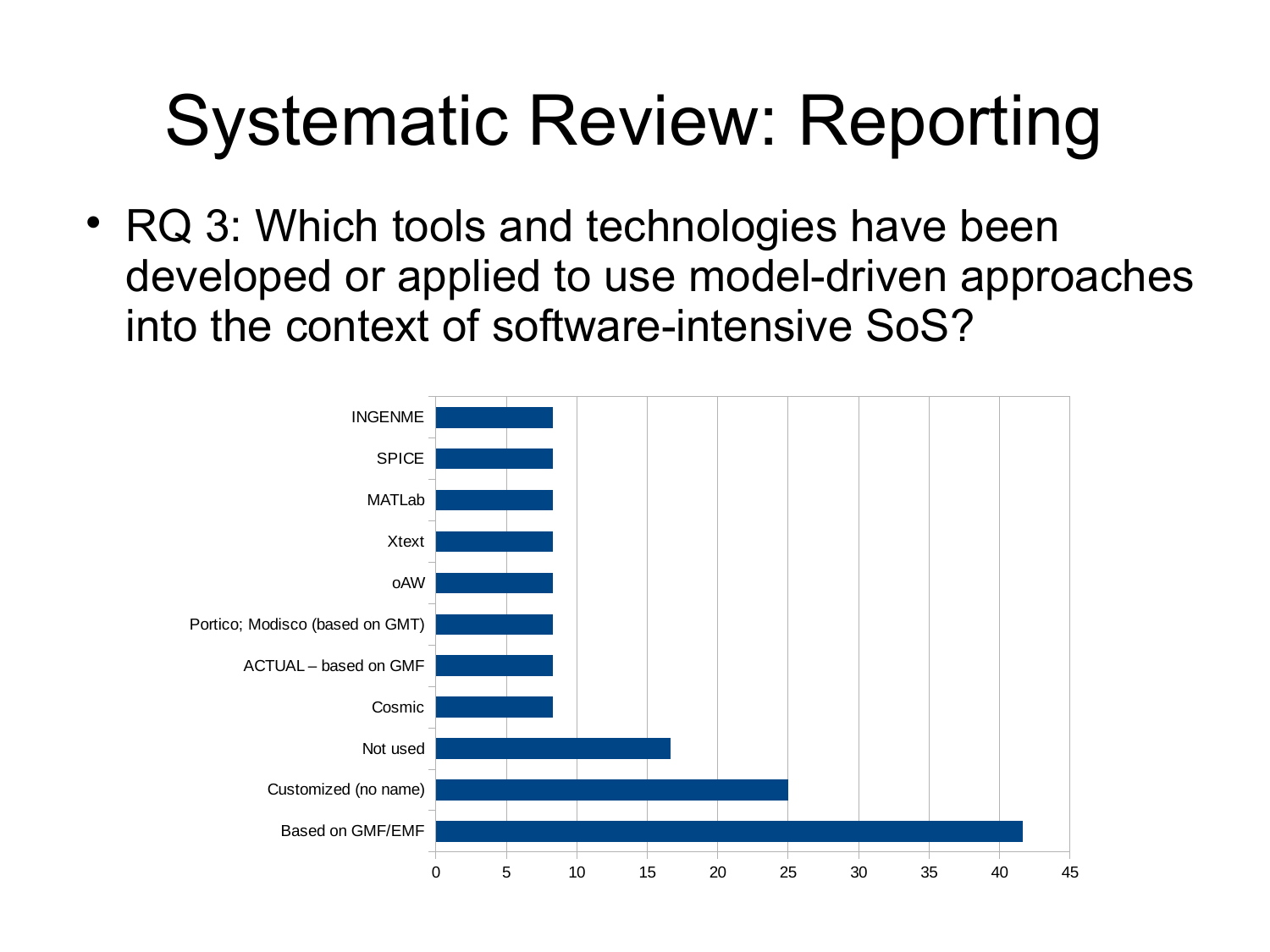RQ 4: Which quality attributes of SoS are addressed through a model-driven perspective?

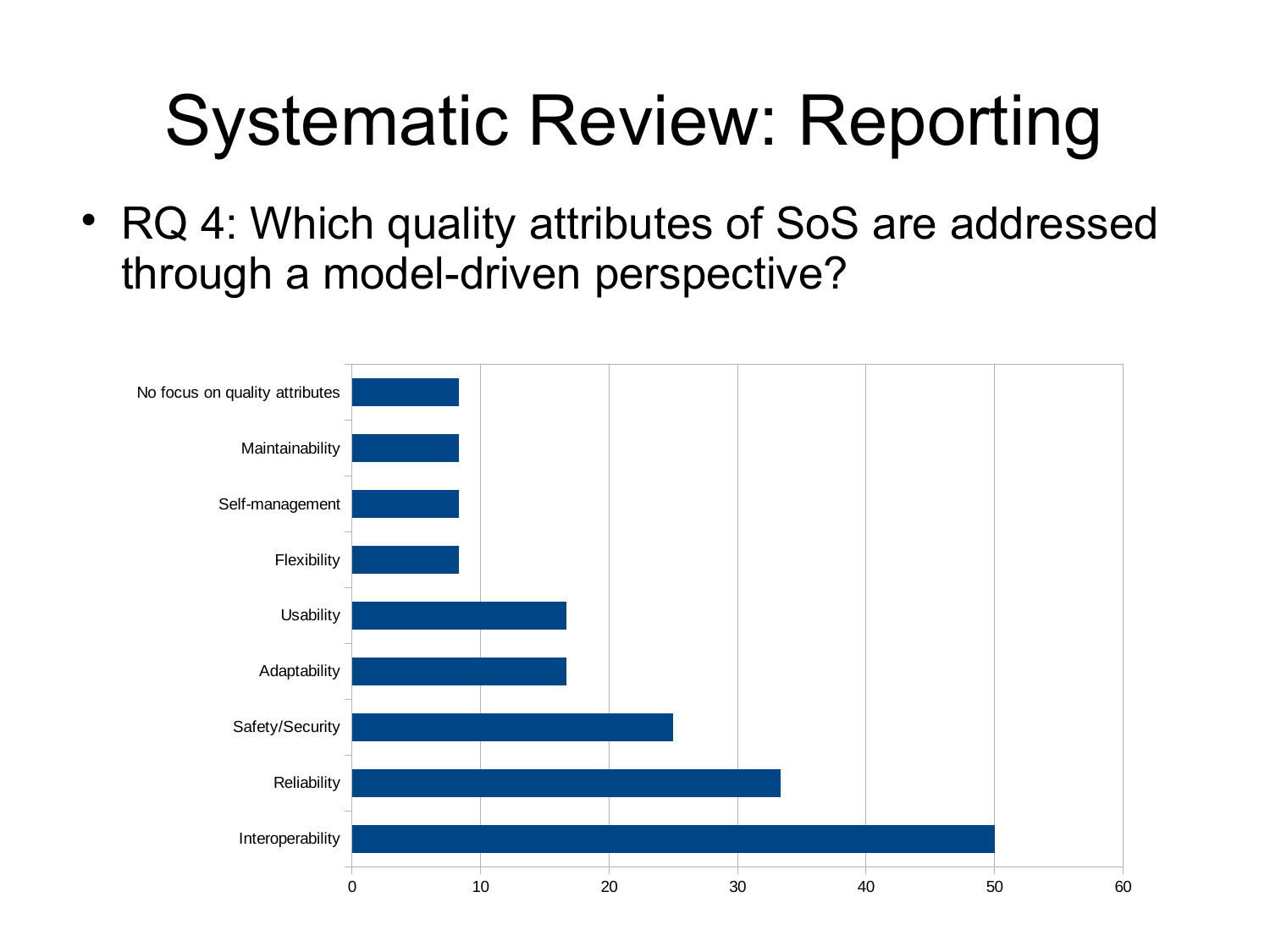#### Discussion

- Perspectives of research:
	- Application of processes, tools, techniques, methods, models, and practices from MBSE to an MDD-SoS
	- Investigation of how middleware can be engineered to SoS
	- Extension of MDD techniques to SoS software engineering
	- Application of solutions from Model-Driven Middleware community to ease interoperation of constituents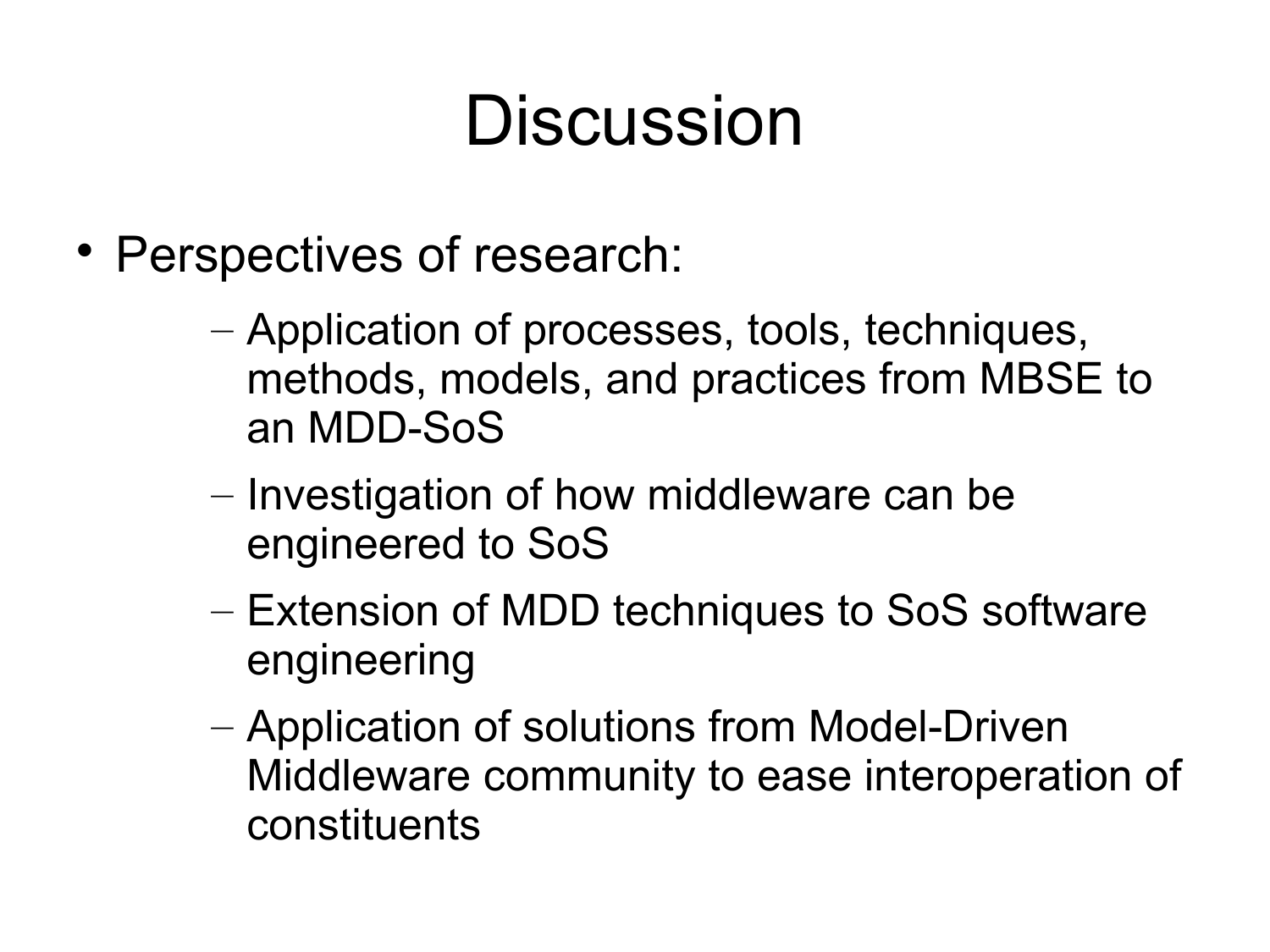#### Conclusions

- MDD has good perspectives in supporting the development of SoS
- We observed a recent, increasing interest in this research area
- Nonetheless, more studies are still necessary to consolidate MDD in the context of SoS
- Open research perspectives on the use of MDD for SoS development